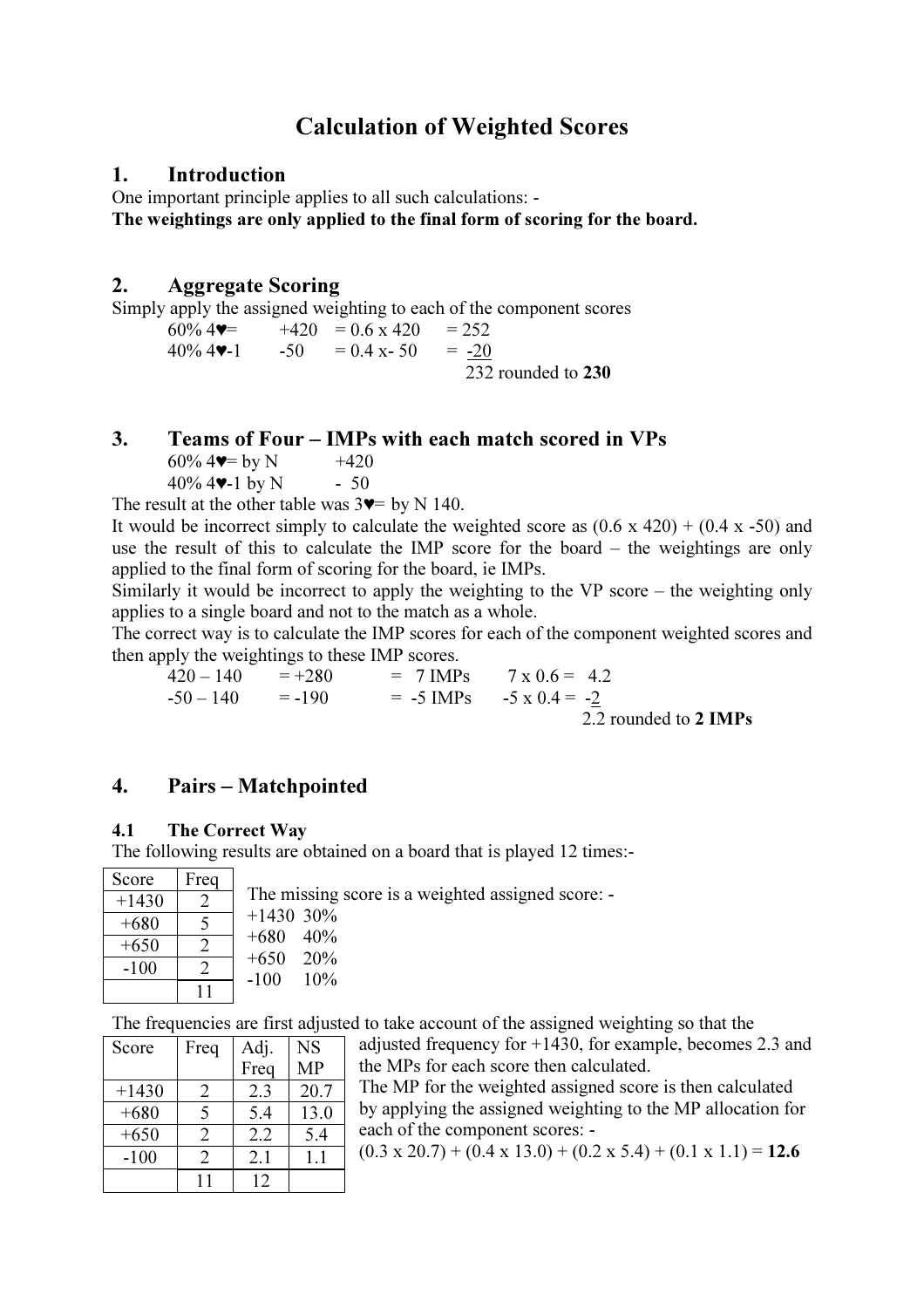### 4.2 Alternative calculation method when software does not support weighted scores

Clearly to make one of these weighted adjustments for matchpoint scoring without the aid of computer software would be tedious, if not impossible, particularly in large fields. At the moment only Magic Contest and PairsScorer (Jeff Smith) have the facility to cope with weighted scores and both would give the result obtained in 4.1

If using any other scoring program, (as long as it supports Neuberg) the best that can be done is to enter the scores as normal, substituting  $A=$  to both pairs to which the weighted ruling applies. This would give the result shown below.

| <b>Score</b> | <b>NS MPs</b> |
|--------------|---------------|
| $+1430$      | 20.8          |
| $+680$       | 13.2          |
| $+650$       | 5.5           |
| -100         | 1.2.          |

The weighted score is now calculated using these matchpoints allocations -:

 $(0.3 \times 20.8) + (0.4 \times 13.2) + (0.2 \times 5.5) + (0.1 \times 1.2) = 12.7$ 

Finally correct the matchpoints for these pairs using the adjustments/awards/fines routine. Since average for the board is 11 and has already been assigned, the scorer will add 1.7 matchpoints to NS and deduct 1.7 from EW.

## 5. Pairs – Butler Scoring (IMPs)

## 5.1 The Correct Way

The principle illustrated in the matchpoints example is applied here – factor the frequencies then score as you would normally using the factored frequencies. Using the example from Section 4 again

| Score   | Freq | Adj. | Datum Calculation (no scores removed)                      |
|---------|------|------|------------------------------------------------------------|
|         |      | Freq | $+1430 \times 2.3$<br>$= 3289$                             |
| $+1430$ |      | 2.3  | $+680 \times 5.4$<br>$= 3672$                              |
| $+680$  |      | 5.4  | $= 1430$<br>$+650 \times 2.2$                              |
| $+650$  |      | 2.2  | $= -210$<br>$-100 \times 2.1$                              |
| $-100$  |      |      | $= 8181$<br>Total                                          |
|         |      |      | Divide by total Adj Freq $(12) = 681.75$ , rounded to 680. |

|                   | <b>IMPS</b>                                                                                                                |
|-------------------|----------------------------------------------------------------------------------------------------------------------------|
|                   | $=+13$                                                                                                                     |
| $\mathbf{\Omega}$ | - 0<br>$=$                                                                                                                 |
|                   | $= -1$                                                                                                                     |
|                   | $= -13$                                                                                                                    |
|                   |                                                                                                                            |
|                   | $(0.3 \times 13) + (0.4 \times 0) + (0.2 \times -1) + (0.1 \times -13)$                                                    |
|                   | <b>IMP</b> Calculation<br>$+1430 - 680 = +750$<br>$\, = \,$<br>$+650 - 680 = -30$<br>$-100 - 680 = -780$<br>Weighted score |

 $3.9 + 0 - 0.2 - 1.3 = 2.4$  rounded to 2.

Note: If 1 score from either end is to be removed in calculating the datum, then the datum calculation becomes: -

 $(+1430 \times 1.3)$  +  $(+680 \times 5.4)$  +  $(+650 \times 2.2)$  +  $(-100 \times 1.1)$  with the total divided by 10.

#### 5.2 Alternative calculation method when software does not support weighted scores Only Magic Contest and PairsScorer (Jeff Smith) have the facility to cope with weighted scores and both would give the result obtained above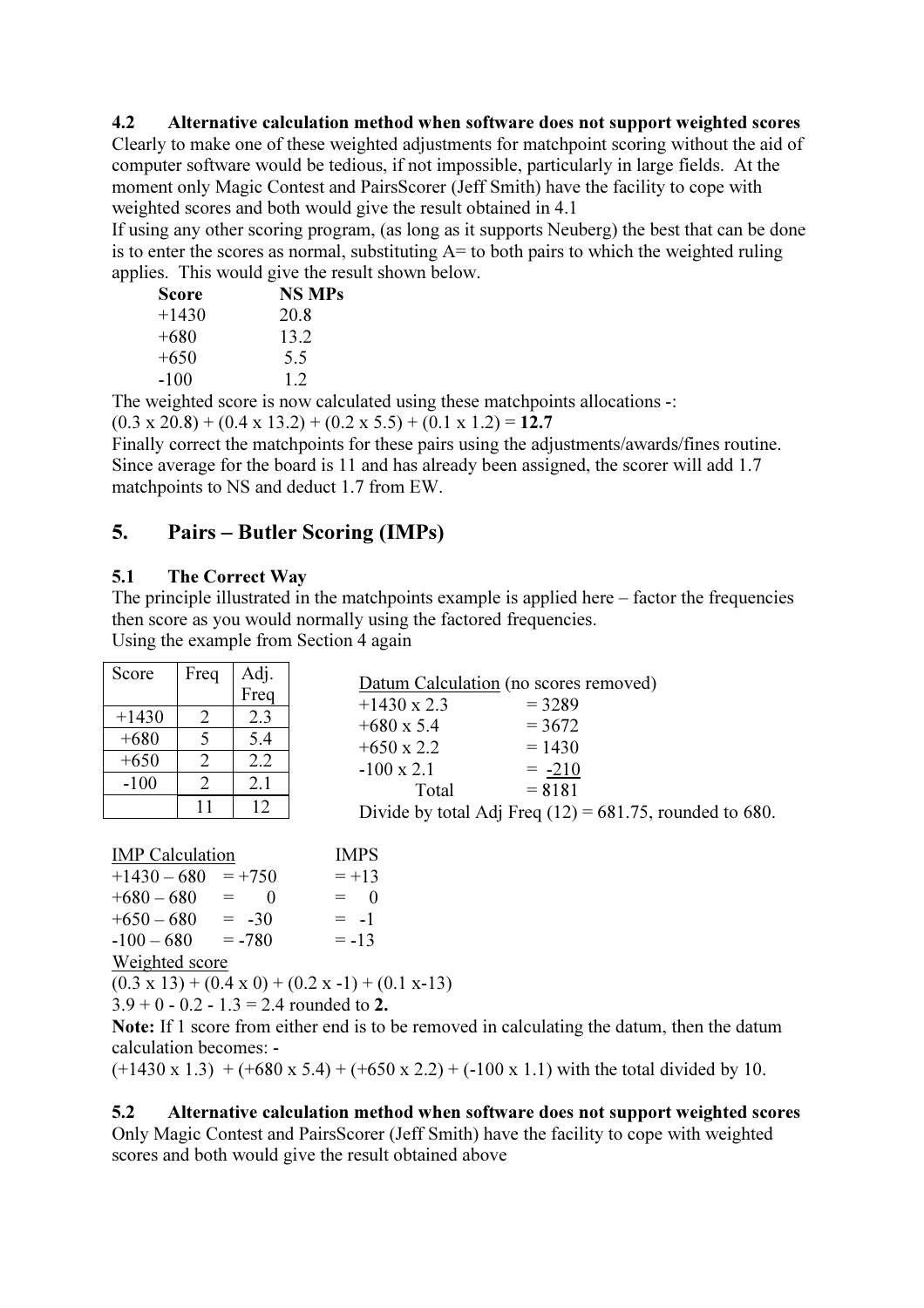If using any other scoring program, enter the scores as normal, substituting  $A = (0 \text{ IMPs})$  to both pairs to which the weighted ruling applies. This would give the result: -

| Score   | <b>IMPs</b>       |
|---------|-------------------|
| $+1430$ | 13                |
| $+680$  | $\mathbf{\Omega}$ |
| $+650$  | -1                |
| -100    | -13               |

The weighted score is now calculated using these IMP scores and the assigned weightings -:  $(0.3 \times 13) + (0.4 \times 0) + (0.2 \times -1) + (0.1 \times -13) = 2.4$  rounded to 2.

Finally correct the IMPs for these pairs using the adjustments/awards/fines routine. Since average for the board is 0 and has already been assigned, the scorer will add 2 IMPs to NS and deduct 2 from EW.

### 6. Pairs – Cross-IMPs

### 6.1 The Correct Way

The principle illustrated in the matchpoints example is applied here – factor the frequencies then score as you would normally, using these factored frequencies. Using the same example as sections  $4 & 5:-$ 

|                                | Adj. Freq                                                                              |            |
|--------------------------------|----------------------------------------------------------------------------------------|------------|
| $+1430$                        | 2.3                                                                                    |            |
| $+680$                         | 5.4                                                                                    |            |
| $+650$                         | 2.2                                                                                    |            |
| $-100$                         | 2.1                                                                                    |            |
|                                |                                                                                        |            |
| Cross-IMPs Calculation         |                                                                                        |            |
| $+1430$                        |                                                                                        |            |
|                                | $(5.4 \times 13) + (2.2 \times 13) + (2.1 \times 17)$                                  |            |
|                                | $= 70.2 + 28.6 + 35.7$                                                                 | $=+134.5$  |
| $+680$                         |                                                                                        |            |
|                                | $(2.3 x -13) + (2.2 x 1) + (2.1 x 13)$                                                 |            |
|                                | $= -29.9 + 2.2 + 27.3$                                                                 | $= -0.4$   |
| $+650$                         |                                                                                        |            |
|                                | $(2.3 x -13) + (5.4 x -1) + (2.1 x 13)$                                                |            |
|                                | $= -299 - 54 + 273$                                                                    | $= -8.0$   |
| $-100$                         |                                                                                        |            |
|                                | $(2.3 x -17) + (5.4 x -13) + (2.2 x -13)$                                              |            |
|                                | $= -39.1 - 70.2 - 28.6$                                                                | $= -137.9$ |
| Weighted score                 |                                                                                        |            |
|                                | $(0.3 \times 134.5)$ + $(0.4 \times -0.4)$ + $(0.2 \times -8)$ + $(0.1 \times -137.9)$ |            |
| $= 40.35 - 0.16 - 1.6 - 13.79$ |                                                                                        | $= 24.8$   |
|                                |                                                                                        |            |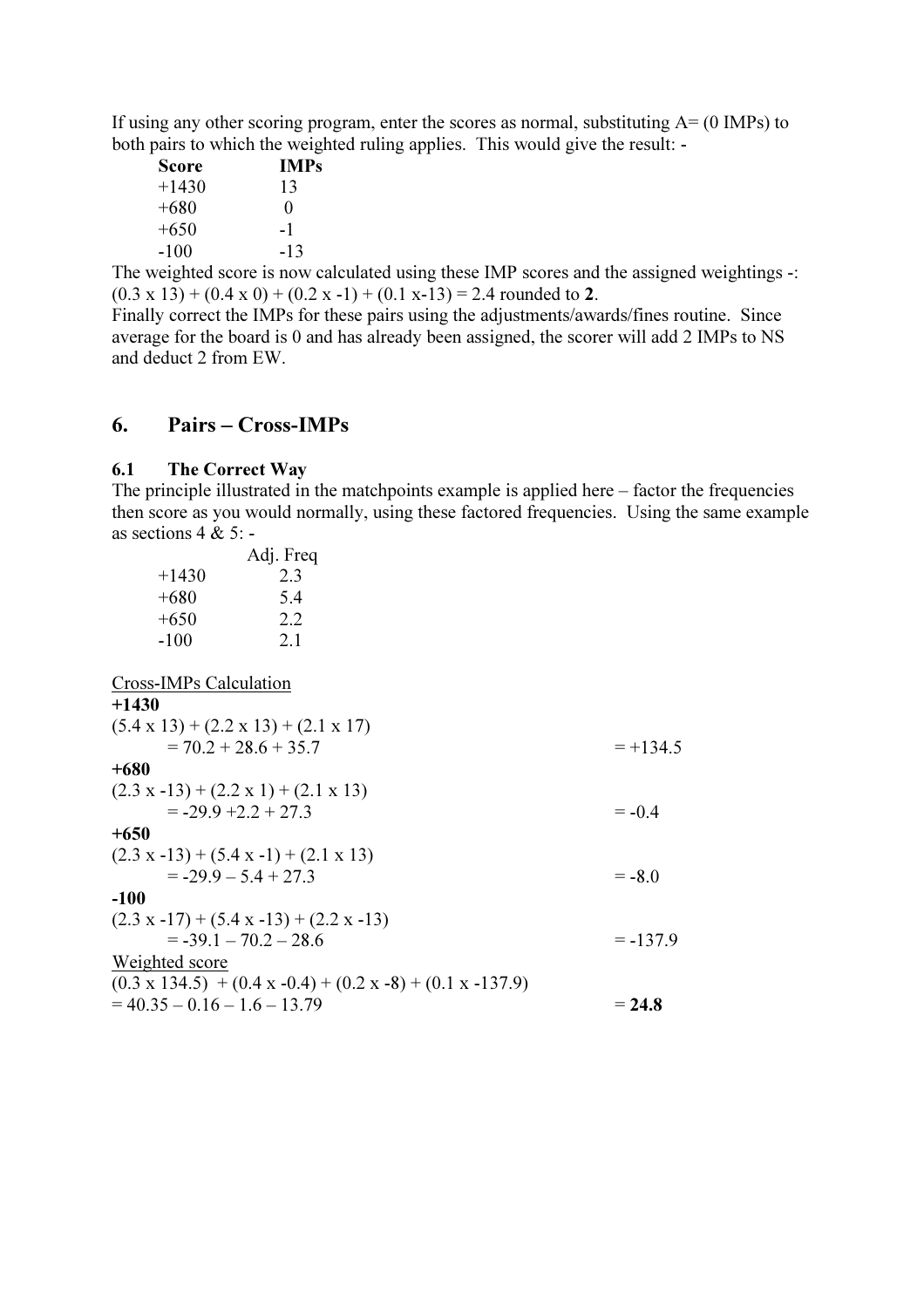### 6.2 Alternative calculation method when software does not support weighted scores

Only Magic Contest and PairsScorer (Jeff Smith) have the facility to cope with weighted scores and both would give the result obtained above.

If using any other scoring program, enter the scores as normal, substituting  $A = (0 \text{ Cross-}$ IMPs) to both pairs to which the weighted ruling applies. This would give the result shown below.

| <b>Score</b> | <b>Cross-IMPs</b> |
|--------------|-------------------|
| $+1430$      | $+136.25$         |
| $+680$       | $+2.18$           |
| $+650$       | $-5.45$           |
| $-100$       | $-136.25$         |
|              |                   |

The weighted score is now calculated using these allocations and the assigned weightings-:  $(0.3 \times 136.25) + (0.4 \times 2.18) + (0.2 \times -5.45) + (0.1 \times -136.25)$ 

 $= 40.88 + 0.87 - 1.09 - 13.63 = 27.0$ 

Finally correct the scores for these pairs using the adjustments/awards/fines routine. Since average (0) and has already been assigned, add 27 to NS and deduct 27 from EW.

### Note:

ScoreBridge reports in cross-imps divided by comparisons per board

Tony Haworth's Scorer reports in total cross-imps

Jeff Smith's PairsScorer reports in cross-imps divided by scores per board or total cross-imps Magic Contest offers the choice of total cross-imps, cross-imps divided by comparisons per board or cross-imps divided by scores per board.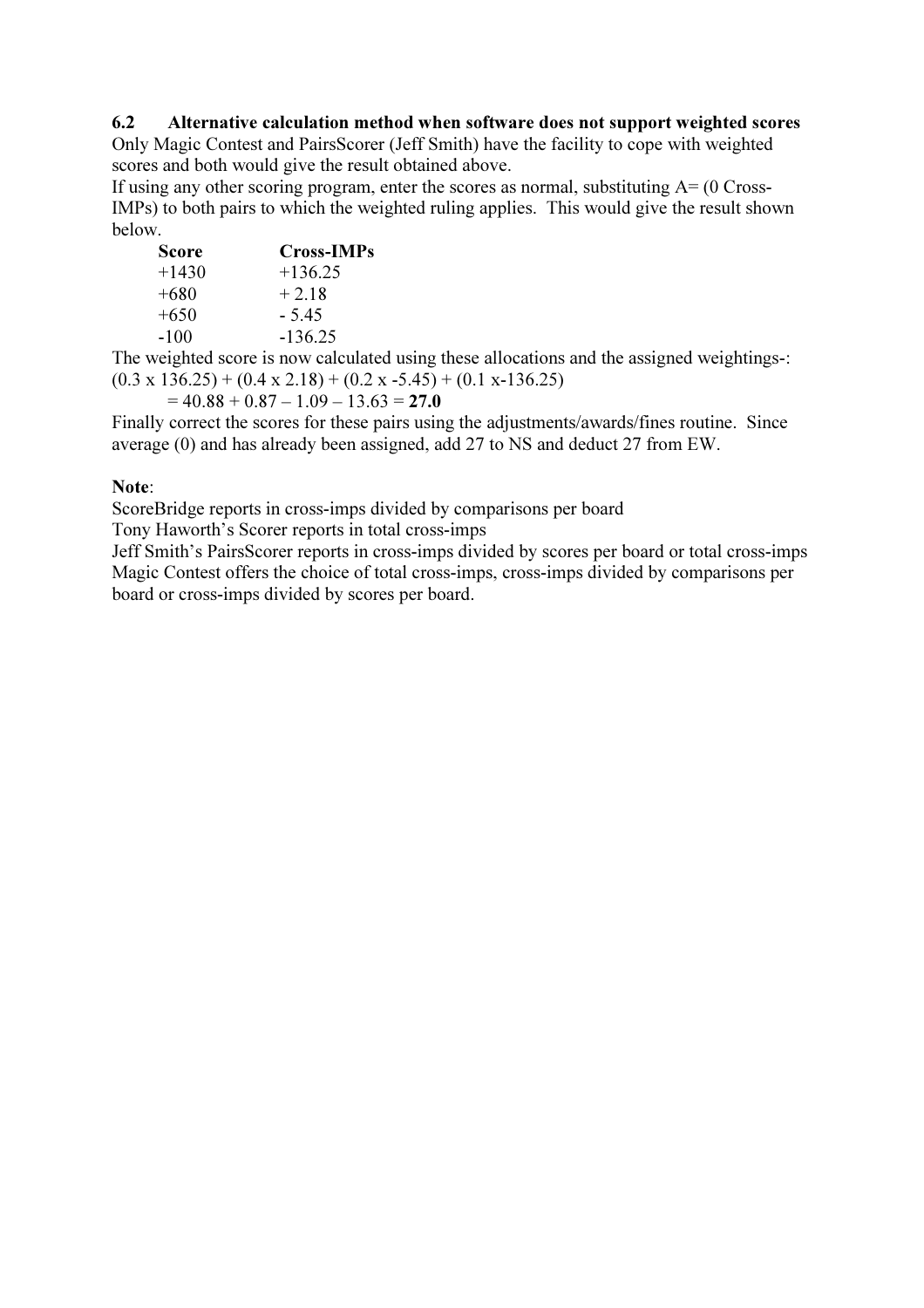## Pairs – Matchpointed

### The Correct Way

The following results are obtained on a board that is played 12 times:-

| Score   | Freq |                                                                   |
|---------|------|-------------------------------------------------------------------|
| $+1430$ |      | The missing score is a weighted assigned score: -                 |
| $+680$  |      | $+1430,30\%$                                                      |
| $+650$  |      | 40%<br>$+680$                                                     |
| $-100$  |      | +620 20% (this score does not actually occur on the board)<br>10% |
|         |      | $-100$                                                            |

The frequencies are first adjusted to take account of the assigned weighting so that the

| Score   | Freq | Adj. | <b>NS</b> |
|---------|------|------|-----------|
|         |      | Freq | <b>MP</b> |
| $+1430$ | 2    | 2.3  | 20.7      |
| $+680$  | 5    | 5.4  | 13.0      |
| $+650$  | 2    | 2.0  | 5.6       |
| $+620$  | 0    | 0.2  | 3.4       |
| $-100$  | 2    | 2.1  | 1.1       |
|         |      | 12   |           |

| adjusted frequency for $+1430$ , for example, becomes 2.3 and                 |  |
|-------------------------------------------------------------------------------|--|
| the MPs for each score then calculated.                                       |  |
| The MP for the weighted assigned score is then calculated                     |  |
| by applying the assigned weighting to the MP allocation for                   |  |
| each of the component scores: -                                               |  |
| $(0.3 \times 20.7) + (0.4 \times 13.0) + (0.2 \times 3.4) + (0.1 \times 1.1)$ |  |

 $= 6.21 + 5.2 + 0.68 + 0.11 = 12.2$ 

### Alternative calculation method when software does not support weighted scores

Only Magic Contest and PairsScorer (Jeff Smith) have the facility to cope with weighted scores and both would give the result obtained above.

If using any other scoring program, enter the scores as normal, substituting  $A=$  to both pairs to which the weighted ruling applies. This would give the result: -

| <b>Score</b> | <b>NS MPs</b> |
|--------------|---------------|
| $+1430$      | 20.8          |
| $+680$       | 13.2          |
| $+650$       | 5.5           |
| -100         | 1.2.          |

Replace the A= award with the score included in the weighting that does not actually occur on the board (ie  $+620$ ) and note the MP allocation to this score (NS = 4 MPs).

Now, re-instate the A= award and calculate the MP award for the weighted score: -

 $(0.3 \times 20.8) + (0.4 \times 13.2) + (0.2 \times 4) + (0.1 \times 1.2)$ 

$$
= 6.24 + 5.28 + 0.8 + 0.12 = 12.4
$$

Finally correct the matchpoints for these pairs using the adjustments/awards/fines routine. Since average for the board is 11 and has already been assigned, the scorer will add 1.4 matchpoints to NS and deduct 1.4 from EW.

If using BSP, such adjustments are expressed as (integer) percentages of a top, rather than in absolute matchpoints. Therefore, in this case, the adjustments should be  $(1.4/22) \times 100 = +6$ for NS and -6 for EW.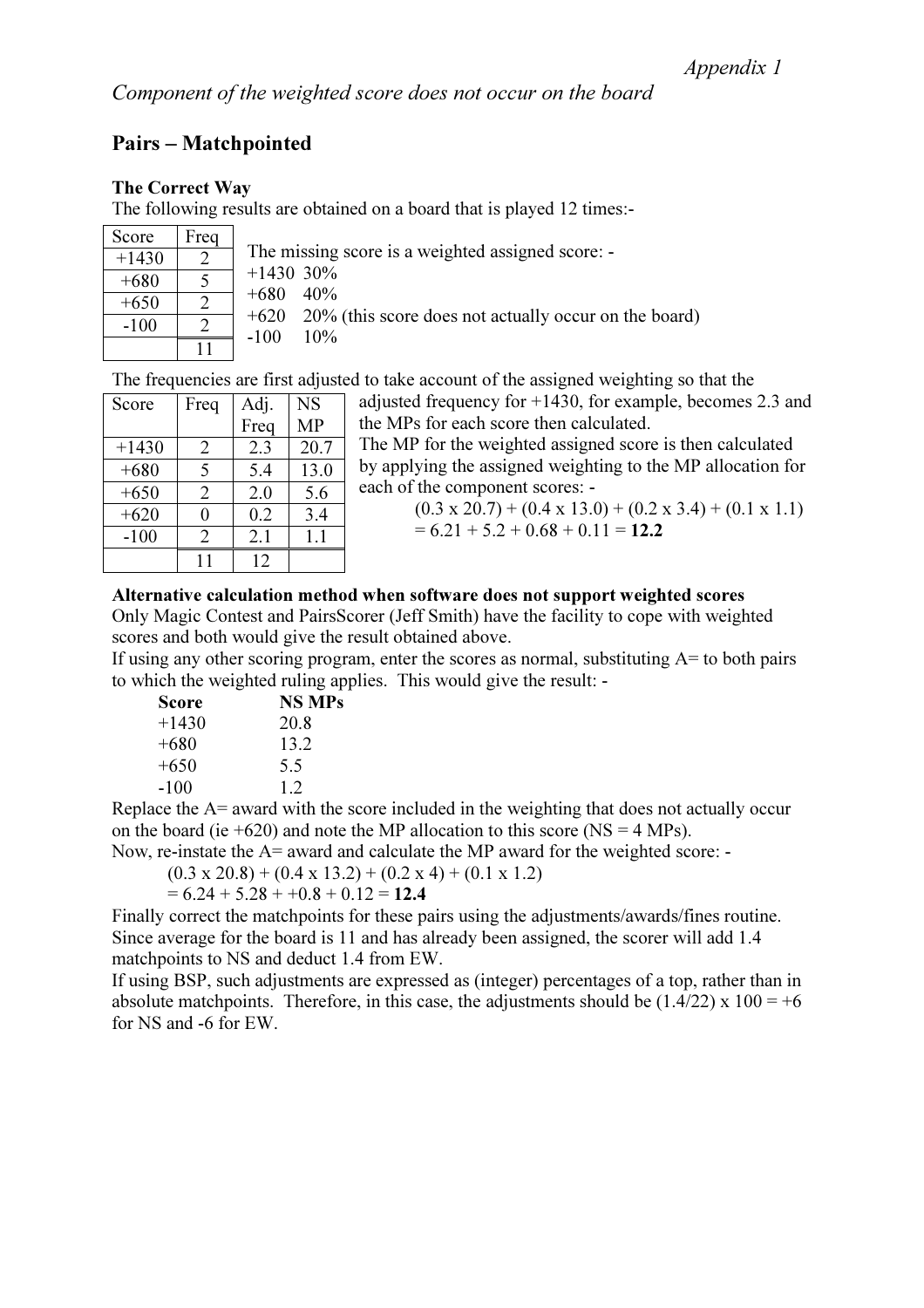## Pairs – Butler Scoring (IMPs)

### The Correct Way

The principle illustrated in the matchpoints example is applied here – factor the frequencies then score as you would normally using the factored frequencies.

Using the same example: -

The following results are obtained on a board that is played 12 times:-

| Score   | Freq |                                                                             |
|---------|------|-----------------------------------------------------------------------------|
| $+1430$ | ⌒    | The missing score is a weighted assigned score: -                           |
| $+680$  |      | $+1430,30\%$                                                                |
| $+650$  |      | 40%<br>$+680$                                                               |
| $-100$  |      | +620 20% (this score does not actually occur on the board)<br>$-100$<br>10% |
|         |      |                                                                             |

The frequencies are first adjusted to take account of the assigned weighting so that the adjusted frequency for +1430, for example, becomes 2.3.

| Score                                                                   | Freq           | Adj. |                                       |                                                            |
|-------------------------------------------------------------------------|----------------|------|---------------------------------------|------------------------------------------------------------|
|                                                                         |                | Freq | Datum Calculation (no scores removed) |                                                            |
| $+1430$                                                                 | $\overline{2}$ | 2.3  | $+1430 \times 2.3$                    | $= 3289$                                                   |
| $+680$                                                                  | 5              | 5.4  | $+680 \times 5.4$                     | $= 3672$                                                   |
| $+650$                                                                  | $\overline{2}$ | 2.0  | $+650 \times 2.0$                     | $= 1300$                                                   |
| $+620$                                                                  | $\theta$       | 0.2  | $+620 \times 0.2$                     | $= 124$                                                    |
| $-100$                                                                  | $\overline{2}$ | 2.1  | $-100 \times 2.1$                     | $= -210$                                                   |
|                                                                         | 11             | 12   | Total                                 | $= 8175$                                                   |
|                                                                         |                |      |                                       | Divide by total Adj Freq $(12) = 681.25$ , rounded to 680. |
| <b>IMP</b> Calculation                                                  |                |      | <b>IMPS</b>                           |                                                            |
| $+1430 - 680 = +750$                                                    |                |      | $=+13$                                |                                                            |
| $+680 - 680 = 0$                                                        |                |      | $=$ 0                                 |                                                            |
| $+650 - 680 = -30$                                                      |                |      | $= -1$                                |                                                            |
| $+620-680 = -60$                                                        |                |      | $= -2$                                |                                                            |
| $-100 - 680 = -780$                                                     |                |      | $= -13$                               |                                                            |
| Weighted score                                                          |                |      |                                       |                                                            |
| $(0.3 \times 13) + (0.4 \times 0) + (0.2 \times -2) + (0.1 \times -13)$ |                |      |                                       |                                                            |
| $3.9 + 0 - 0.4 - 1.3 = 2.2$ rounded to 2.                               |                |      |                                       |                                                            |

#### Alternative calculation method when software does not support weighted scores

Only Magic Contest and PairsScorer (Jeff Smith) have the facility to cope with weighted scores and both would give the result obtained above.

If using any other scoring program, enter the scores as normal, substituting  $A=$  to both pairs to which the weighted ruling applies. This would give the result: -

| <b>Score</b> | <b>NS IMPs</b>    |
|--------------|-------------------|
| $+1430$      | $+13$             |
| $+680$       | $\mathbf{\Omega}$ |
| $+650$       | -1                |
| -100         | -13               |

Replace the A= award with the score included in the weighting that does not actually occur on the board (ie  $+620$ ) and note the IMP allocation to this score (NS = 2 IMPs). Now, re-instate the A= award and calculate the IMP award for the weighted score: -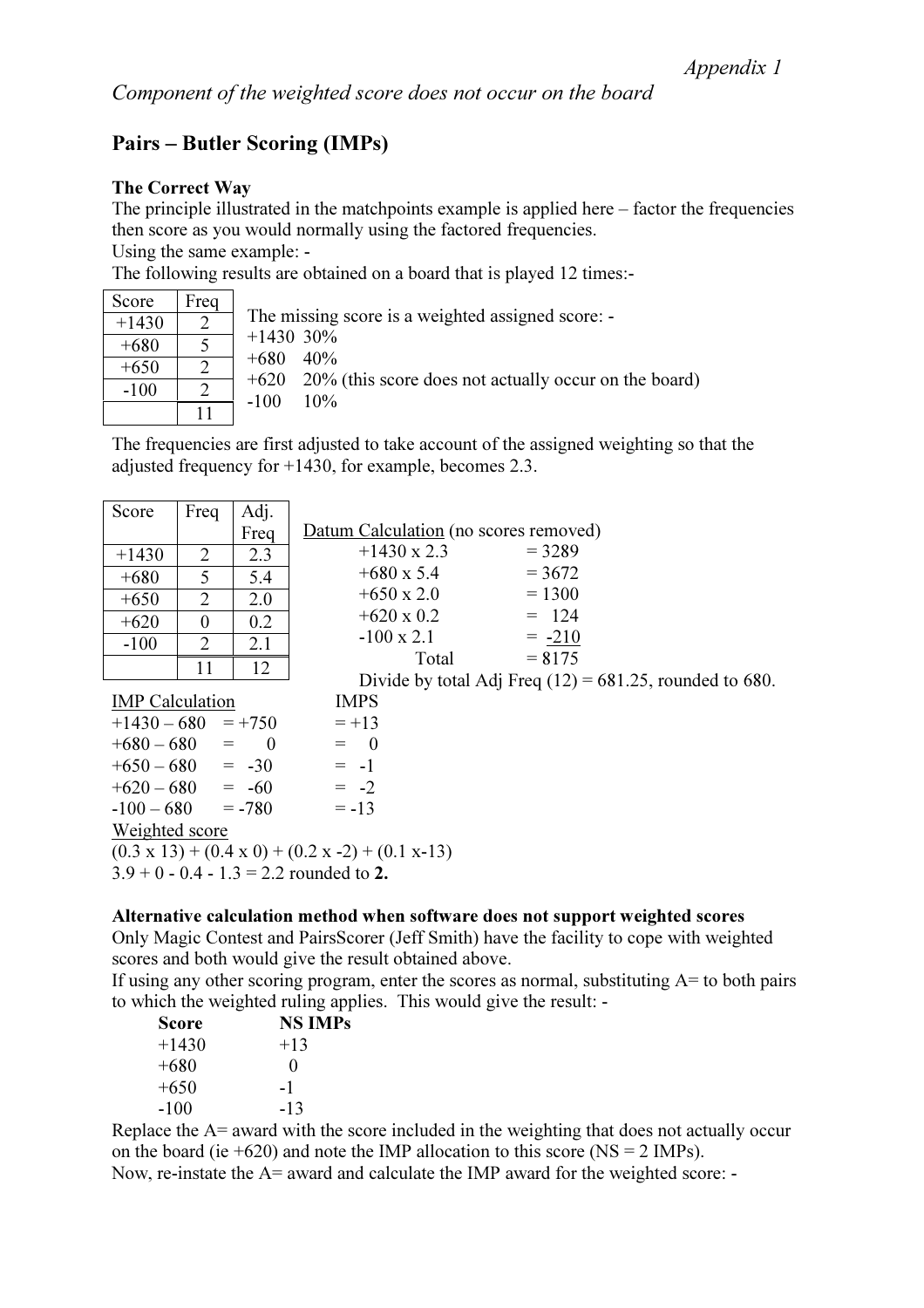Component of the weighted score does not occur on the board

The weighted score is now calculated using these IMP allocations -:

 $(0.3 \times 13) + (0.4 \times 0) + (0.2 \times -2) + (0.1 \times -13)$ 

 $= 3.9 + 0.4 - 1.3 = 2.2$  rounded to 2.

Finally correct the IMPs for these pairs using the adjustments/awards/fines routine. Since average for the board is 0 and has already been assigned, the scorer will add 2 IMPs to NS and deduct 2 from EW.

## Pairs – Cross-IMPs

### The Correct Way

The principle illustrated in the matchpoints example is applied here – factor the frequencies then score as you would normally, using these factored frequencies.

Using the same example again: -

The following results are obtained on a board that is played 12 times:-

| Score   | Freq |                                                                     |
|---------|------|---------------------------------------------------------------------|
| $+1430$ |      | The missing score is a weighted assigned score: -                   |
| $+680$  |      | $+1430,30\%$                                                        |
| $+650$  |      | $+680$ 40%                                                          |
| $-100$  |      | $+620$ 20% (this score does not actually occur on the board)<br>10% |
|         |      | $-100$                                                              |

The frequencies are first adjusted to take account of the assigned weighting so that the adjusted frequency for +1430, for example, becomes 2.3 and the Cross-IMPs for each score then calculated.

|                                | Adj. Freq                                                                                 |            |
|--------------------------------|-------------------------------------------------------------------------------------------|------------|
| $+1430$                        | 2.3                                                                                       |            |
| $+680$                         | 5.4                                                                                       |            |
| $+650$                         | 2.0                                                                                       |            |
| $+620$                         | 0.2                                                                                       |            |
| $-100$                         | 2.1                                                                                       |            |
| Cross-IMPs Calculation         |                                                                                           |            |
| $+1430$                        |                                                                                           |            |
|                                | $(5.4 \times 13) + (2.0 \times 13) + (0.2 \times 13) + (2.1 \times 17)$                   |            |
|                                | $= 70.2 + 26 + 2.6 + 35.7$                                                                | $=+134.5$  |
| $+680$                         |                                                                                           |            |
|                                | $(2.3 x -13) + (2 x 1) + (0.2 x 2) + (2.1 x 13)$                                          |            |
|                                | $= -29.9 + 2 + 0.4 + 27.3$                                                                | $= -0.2$   |
| $+650$                         |                                                                                           |            |
|                                | $(2.3 x -13) + (5.4 x -1) + (0.2 x 1) + (2.1 x 13)$                                       |            |
|                                | $= -29.9 - 5.4 + 0.2 + 27.3$                                                              | $= -7.8$   |
| $+620$                         |                                                                                           |            |
|                                | $(2.3 x -13) + (5.4 x -2) + (2 x -1) + (2.1 x 12)$                                        |            |
|                                | $= -29.9 - 10.8 - 2 + 25.2$                                                               | $= -17.5$  |
| $-100$                         |                                                                                           |            |
|                                | $(2.3 x -17) + (5.4 x -13) + (2 x -13) + (0.2 x -12)$                                     |            |
|                                | $= -39.1 - 70.2 - 26 - 2.4$                                                               | $= -137.7$ |
| <b>Weighted score</b>          |                                                                                           |            |
|                                | $(0.3 \times 134.5)$ + $(0.4 \times -0.2)$ + $(0.2 \times -17.5)$ + $(0.1 \times -137.7)$ |            |
| $= 40.35 - 0.08 - 3.5 - 13.77$ |                                                                                           | $= 23$     |
|                                |                                                                                           |            |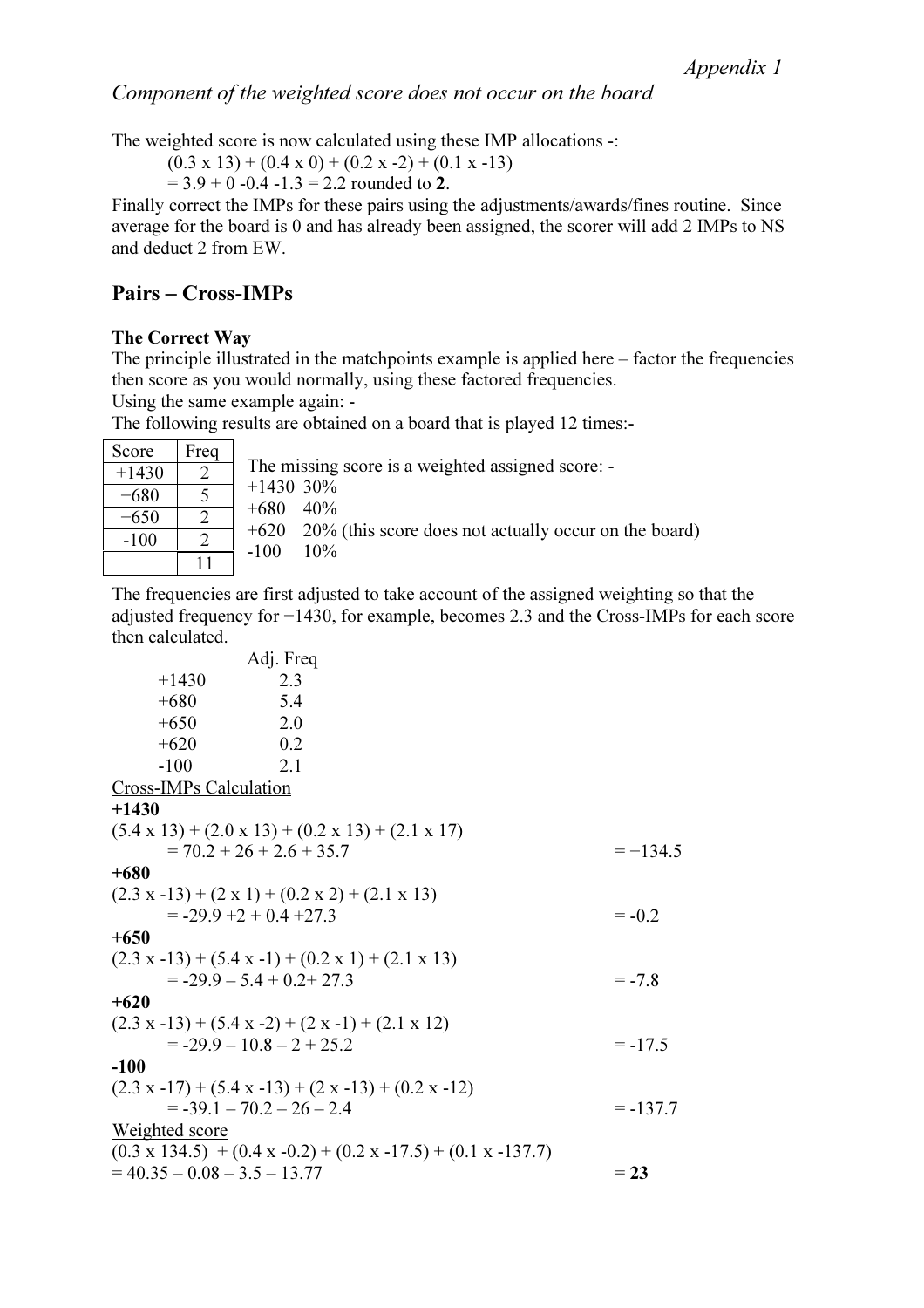### Alternative calculation method when software does not support weighted scores

Only Magic Contest and PairsScorer (Jeff Smith) have the facility to cope with weighted scores and both would give the result obtained above.

If using any other scoring program, enter the scores as normal, substituting  $A = (0 \text{ Cross-}$ IMPs) to both pairs to which the weighted ruling applies. This would give the result shown below.

| Score   | <b>Cross-IMPs</b> |
|---------|-------------------|
| $+1430$ | $+136.25$         |
| $+680$  | $+2.18$           |
| $+650$  | $-5.45$           |
| $-100$  | $-136.25$         |

Replace the A= award with the score included in the weighting that does not actually occur on the board (ie  $+620$ ) and note the Crosss-IMP allocation to this score (NS = -14). Now, re-instate the A= award and calculate the Cross-IMP award for the weighted score: - The weighted score is now calculated using these allocations and the assigned weightings-:  $(0.3 \times 136.25) + (0.4 \times 2.18) + (0.2 \times -14) + (0.1 \times -136.25)$ 

#### $= 40.88 + 0.87 - 2.8 - 13.63 = 25.3$

Finally correct the scores for these pairs using the adjustments/awards/fines routine. Since average (0) and has already been assigned, add 25.3 to NS and deduct 25.3 from EW.